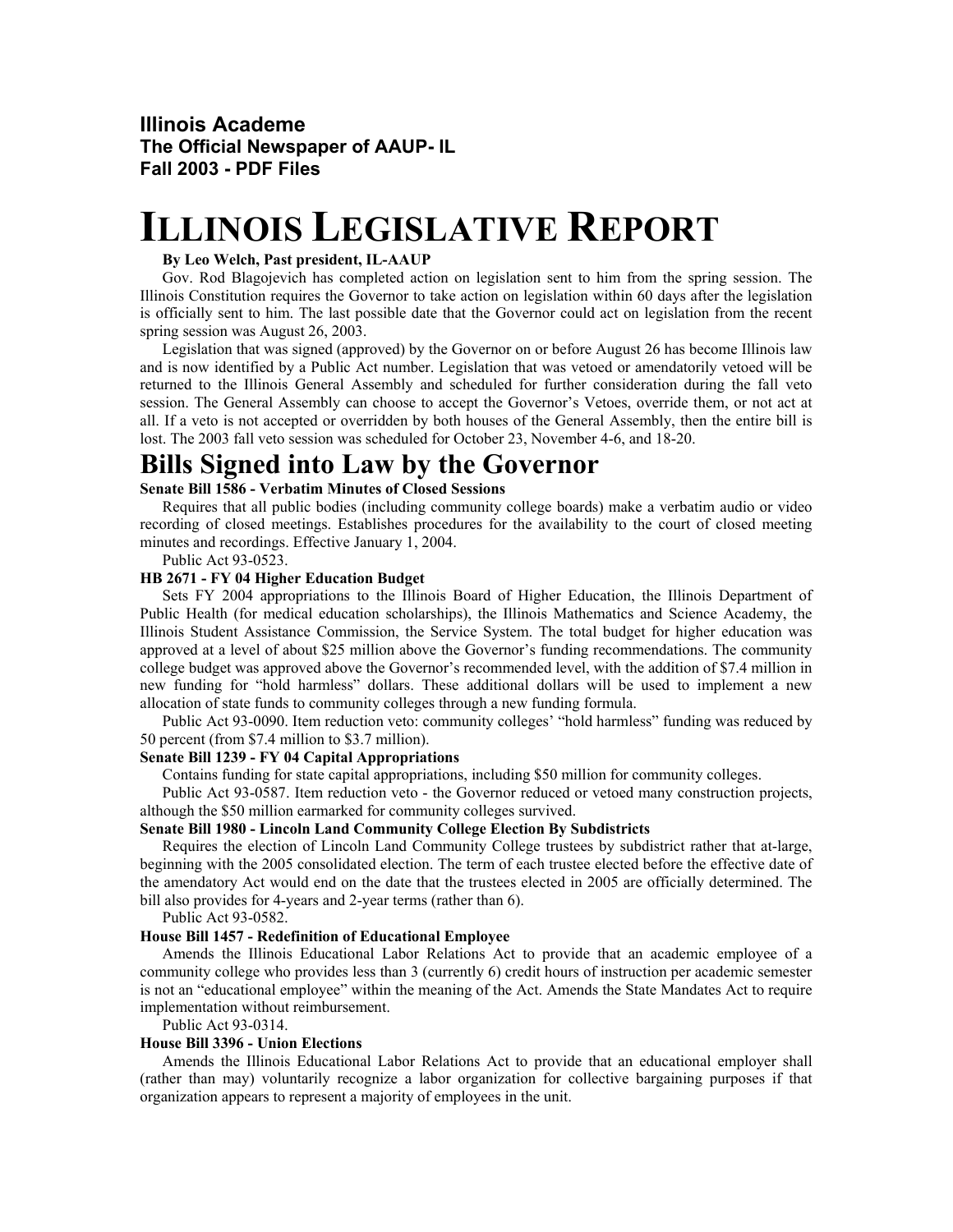Public Act 93-0444.

#### **House Bill 1119 - Increase in IIA Grants**

Change the name of the Illinois Incentive for Access Grant Program to the Silas Purnell Illinois Incentive for Access Grant Program, and in FY 05 increases the maximum annual contribution of \$0.

Public Act 93-0455.

#### **House Bill 1118 - Limits on University Tuition Increases**

Provides that, for students first enrolling after the 2003-2004 academic year, for 4 continuous academic years following initial enrollment (or for undergraduate programs that require more than 4 years to complete, for the normal time to complete the program), the tuition charged an undergraduate student who is an Illinois resident shall not exceed the amount that the student was charged at the time he or she first enrolled in the university. Community Colleges are **not** included in this legislation.

Public Act 93-0028.

#### **House Bill 60 - In-State Tuition for Undocumented Immigrants**

Requires community college or university governing boards to deem an individual to be an Illinois resident if the individual: (1) resided with his or her parent or quardian while attending a high school in Illinois; (2) graduated from a high school or received a GED in Illinois; (3) attended school in Illinois for at least 3 years as of the date the individual graduated from high school or received a GED; (4) registers as an entering student not earlier than the fall of 2003 semester; and (5) provides an affidavit stating that he or she will file an application to become a permanent resident of the United States at the earliest opportunity the individual is eligible to do so. Provides that any revenue lost be a university in implementing the amendatory provisions shall be absorbed by the university's income fund.

Public Act 93-0007.

#### **House Bill 1387 - City Colleges of Chicago Treasurer's Bond**

Makes the penalty of the treasurer's bond of the Chicago community college district the same as the penalty of the treasurers' bonds of all other community college districts and school districts in Illinois.

Public Act 93-0163.

#### **House Bill 1543 - Higher Education Line Item Appropriations**

Requires universities to identify state appropriations for universities by line items and not by lump sum. Community colleges are **not** included in this legislation.

Public Act 93-0229.

#### **House Bill 2805 - University Faculty Member on IBHE**

Provides that one of the 10 members of the Illinois Board of Higher Education appointed by the Governor must be a faculty member at a public university.

Public Act 93-0429.

#### **House Bill 761 - Sale of Higher Education Directory Information**

Prohibits a community college, school district, or university from providing a student's name, address, telephone number, social security number, e-mail address, or other personal identifying information to a business organization or financial institution that issues credit or debit cards, unless the student is 21 years of age or older. Effective July 1, 2003**.** 

Public Act 93-0549.

#### **Senate Bill 19 - Chicago School Reform**

Implements and agreement to repeal parts of the Chicago School Reform legislation enacted in 1995. The City Colleges of Chicago is included this legislation.

Public Act 93-0003.

#### **House Bill 2660 - Pension Bonding**

Authorizes the issuance of an additional \$10 billion in general obligation bonds. Provides for the proceeds of those bonds to be used to reduce the unfunded liabilities of the five state-funded retirement systems (including the State Universities Retirement System). This is Gov. Blagojevich's initiative to provide partial relief from funding reductions in fiscal year 2004 by financing (or "refinancing") the unfunded accrued liability of the public pension systems.

Public Act 93-0002.

## **BILLS VETOED BY THE GOVERNOR**

#### **House Bill 221 - Surplus State Property**

Amends the State Property Control Act to redefine the term "responsible officer" to exclude community college presidents. Th8is bill also requires that unused state property leased by the Illinois department of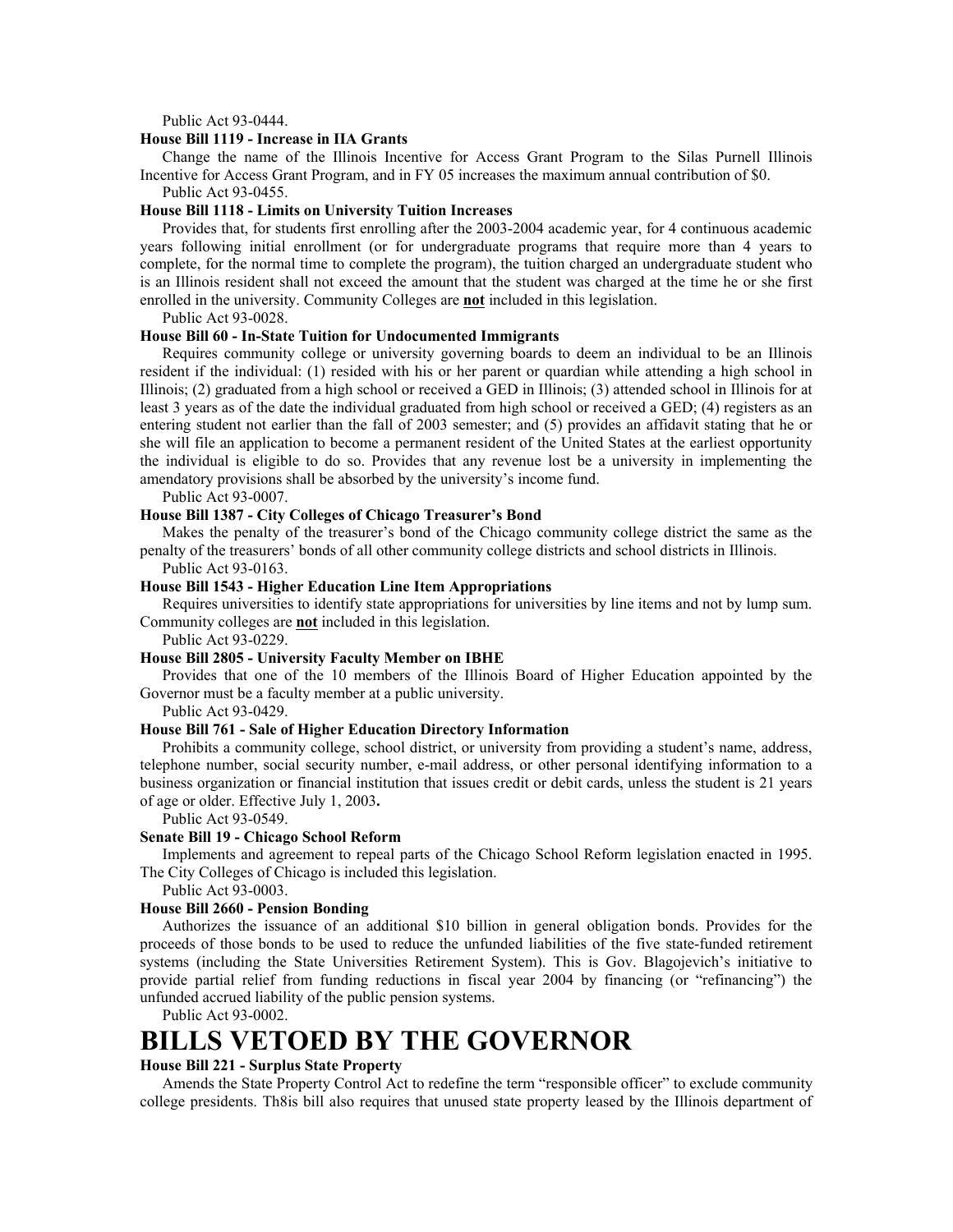Central Management Services may not be leased at les than 60% of the fair market rental value rate unless specified conditions are met; provides procedures for determining the fair market rental value; and prohibits the sale of surplus real property if any state agency requests its transfer. The bill was introduced in response to the disposition of the former Zeller Mental Health Center in Peoria to Illinois Central College.

Total Veto.

#### **House Bill 3412 - Governmental Ethics Act**

Creates the State Officials and Employees Ethics Act. Prohibits state officers and employees of the executive and legislative branch of state government and the Auditor General and his or her employees from engaging in political activities during state time. Requires the implementation and maintenance of personnel policies for those officers and employees. Prohibits certain practices by those officers , candidates for those offices, and those employees with respect to campaign contributions, fund raising, public service announcements, and post-state employment. Creates protections for whistle-blowers. Preempts home rule and requires units of local government and school districts to adopt similar provisions. States that a registered lobbyist may not serve on a board, commission, authority, or task force authorized or created by state law or by executive order of the Governor.

Amendatory Veto.

# **BILLS THAT HAVE NOT YET PASSED BOTH HOUSES**

#### **Senate Bill 1021 - Campus Book Stores**

Adds community colleges to the University Retail Sales Act by defining "state institution of higher learning" to mean "a university, college, community college, or junior college in this state that is publicly supported by taxes levied and collected within the State on income, sales, or property." Does not permit the sale of general merchandise that was not on the bookstore shelves prior to 1980. Permits the operation of the bookstore without restrictions if it is leased out to a private vendor.

#### **House Bill 2279 - Community College Dormitories**

Amends the Public Community College Act to allow a community college board to provide or contract for residential housing for students and employees.

#### **SB 815 / HB 2806 - Mandated Ratio of Part-time / Full Time Faculty**

Requires the governing board of each public university and community college to achieve a ratio under which at least 75% of all full-time equivalent teaching positions are held by part-time teachers. The bill also provides for a phase-in, starting the FY 2004, that requires a university to use 33% of its increase in state funding each year and a community college district to use 33% of its increase in its annual distribution formula grants to achieve the ratio.

#### **House Bill 2252 - Community College Purchasing Consortium**

Amends the Public Community College Act to add contracts for goods of services procured through an intrastate or interstate governmental agency consortium as an exception to the requirement that contracts for the purchase of supplies, materials, or work involving and expenditure in excess of \$10,000 must be awarded to the lowest responsible bidder.

#### **House Bill 2593 - New Community College for East St. Louis**

Requires the Illinois Community College Board to establish a new community college district, comprised of the territory of the former Metropolitan Community College in East St. Louis, to be known as Gateway Community College. Provides that ICCB may not abolish, restrict, or take over the operation of Gateway Community College without first notifying the General Assembly and receiving permission from the General Assembly for the action.

#### **House Bill 19 - Higher Education Scholarship Act**

Allows scholarships for entering freshman, sophomores, juniors, and seniors who have and maintain at least a "B" average at public and private community colleges, colleges, and universities in Illinois.

#### **House Bill 254 - Income Tax Credit for Tuition**

Creates and income tax credit of up to \$500 for taxpayer (with an adjusted gross income of less than \$100,000) for tuition and fees paid at any public or private college, university, or community college located in Illinois.

#### **Senate Bill 205 - Illinois Opportunity Scholarship**